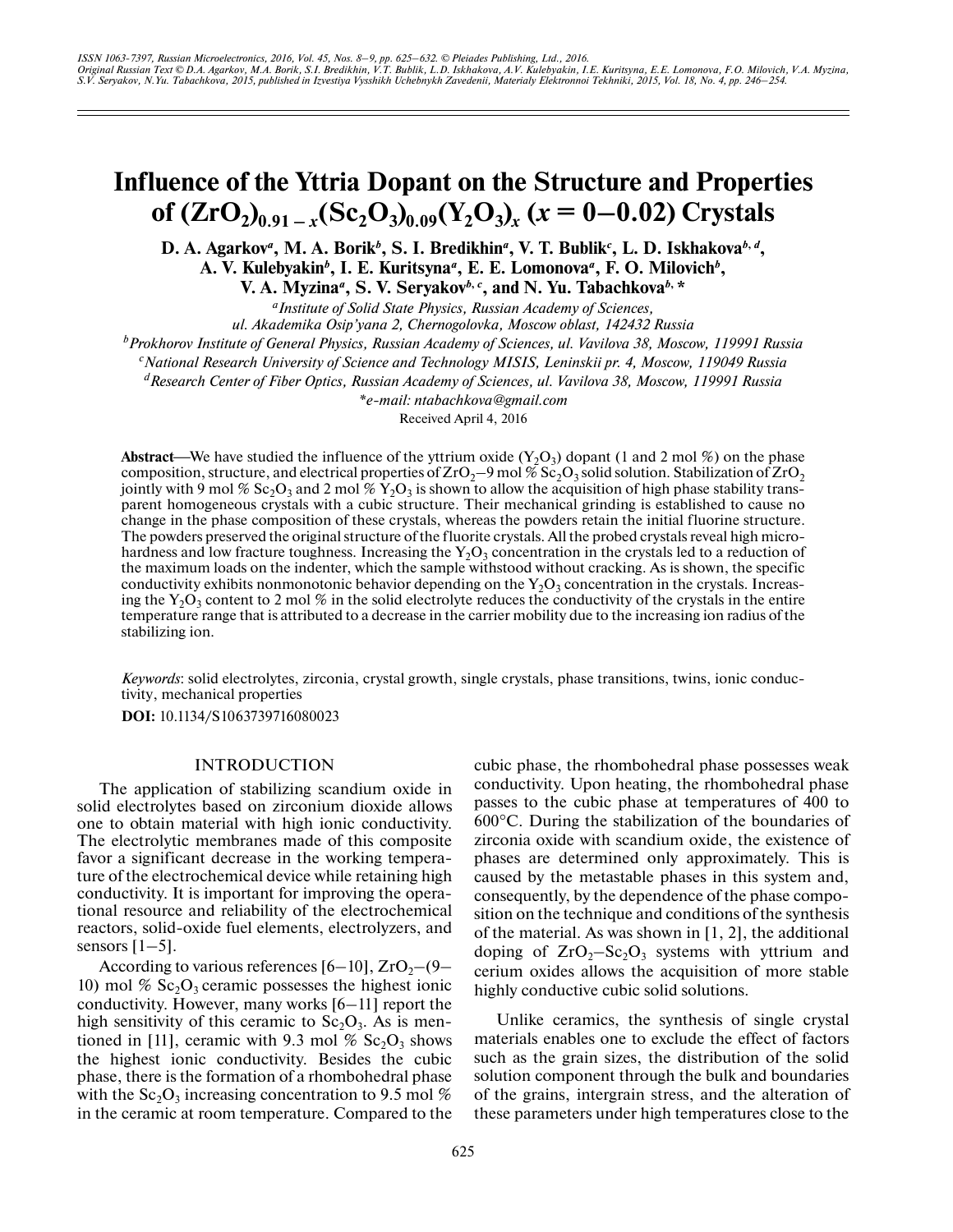| Sample  | Composition, mol % |           |          | Appearance                                          |  |
|---------|--------------------|-----------|----------|-----------------------------------------------------|--|
|         | ZrO <sub>2</sub>   | $Sc_2O_3$ | $Y_2O_3$ |                                                     |  |
| 9ScSZ   | 91                 |           | 0        | Completely muddy crack-free crystal                 |  |
| 9Sc1YSZ | 90                 |           |          | Alternated transparent and muddy domains in crystal |  |
| 9Sc2YSZ | 89                 |           |          | Completely transparent homogeneous single crystals  |  |

**Table 1.** Compositions, designations, and appearance of  $(ZrO<sub>2</sub>)<sub>0.91-x</sub>(Sc<sub>2</sub>O<sub>3</sub>)<sub>0.09</sub>(Y<sub>2</sub>O<sub>3</sub>)<sub>x</sub> (x = 0-0.02)$  crystals

working temperatures of solid-oxide fuel elements on the electrophysical characteristics of the material.

This work is aimed at estimating the influence of 1 and 2 mol  $\%$  Y<sub>2</sub>O<sub>3</sub> dopant oxide on the phase composition, structure, and electrophysical properties of  $ZrO_2$ –9 mol % Sc<sub>2</sub>O<sub>3</sub>.

## EXPERIMENTAL

The solid solution single crystals were grown via directed melt crystallization in a cold container with a diameter of 130 mm on a Cristall-407 setup at a growth rate of 10 mm/h. The weight of the deposited material was 4–5 kg, and the rate of crystallization was 10 mm/h. The cooling rate of the crystallized melt ingot on the melt temperature (~3000°C) to 1000°C ranged from 180 to 2000 $\rm ^{\circ}C/min$ , and then from 180 to 250 $\rm ^{\circ}C/min$ to room temperature. The  $Y_2O_3$  content in the initial charge was varied from 0 to 2 mol % at the constant  $Sc_2O_3$  concentration of 9 mol %. The charge was prepared from the zirconium and scandium oxide powders with the preoursor content of 99.99%.

The  $(10 \times 10 \times 2 \text{ mm}^3)$  samples were cut from the crack-free crystals. The chemical composition of the crystals was probed via X-ray spectroscopy on a JEOL 5910 LV scanning electron microscope. The phase composition of the samples was controlled via Raman spectroscopy on a Renishaw inVia system and via X-ray diffraction on a Bruker D8 diffractometer under  $CuK<sub>α</sub>$  radiation. The crystal structure was studied on a JEM 2100 transmission electron microscope at an accelerating voltage of 200 kV. The sample was thinned via ion etching on a PIPS II setup. High-temperature Raman spectra were obtained on a laboratory setup equipped with a high-temperature atmospheric furnace, an Avesta-Proekt optical scheme (Russia), a MDR-6 diffraction monochromator (Lomo Ltd., Russia), and a CCD camera (Princeton Instruments, USA) [12]. The density was determined via hydrostatic weighing on a Sartorius system (the measurement error was 0.05%). The microhardness of the crystals was measured on a DM 8В AUTO microhardometer at the loads of 100–300 g. The transport characteristics of the crystals were studied over the temperature range of 450–900°C with the increment of 50°C on a Solartron SI 1260 analyzer at the frequencies of 1 Hz to 5 MHz. The measurements were implemented on  $7 \times 7$  mm<sup>2</sup> slices with a thickness of 0.5 mm and sym-

metrical platinum electrodes. For this the bars were covered with a platinum paste and were then annealed at 950°C for 1 hour in air. The amplitude of the applied AC signal was 24 mV. The frequency impedance spectrum was carefully analyzed in the ZView software. The resistances of the electrolytes were calculated from the obtained impedance spectra followed by the evaluation of the specific electric conductivity of crystals.

## RESULTS AND DISCUSSION

 $ZrO<sub>2</sub>$  crystals stabilized with 9 mol %  $Sc<sub>2</sub>O<sub>3</sub>$  and doped with 1 and 2 mol  $\%$  Y<sub>2</sub>O<sub>3</sub> were grown via directed melt crystallization in a cool container. The acquired crystals are described in Table 1. The cross sections of the crystals were of 10 to 15 mm and the length of the crystal varied from 30 to 45 mm. The 9ScSZ crystals were transparent and revealed no cracks there (Fig. 1a). Embedding 1 mol  $\%$  Y<sub>2</sub>O<sub>3</sub> caused the emergence of transparent domains in the crystals (Fig. 1b). The transparent areas were found in the bottom part of the crystals that corresponded to the onset of crystallization, whereas the semitransparent zones were in the upper part of the crystals (the end of crystallization). In some crystals the transparent and semi-transparent areas alternated in the central part of the crystallized melt ingot (Fig. 1b). An increase in the  $Y_2O_3$  content to 2 mol % resulted in the acquisition of transparent homogeneous single crystals (Fig. 1c).

Figure 2 displays the composition of the 9ScSZ crystals which is shown with an arrow in the  $ZrO<sub>2</sub>$  $Sc_2O_3$  phase diagram [13, 14]. There are various options of  $ZrO<sub>2</sub>-Sc<sub>2</sub>O<sub>3</sub>$  state diagrams, which differ from each other, especially in the  $ZrO<sub>2</sub>$ –9 mol %  $Sc<sub>2</sub>O<sub>3</sub>$  area. The equilibrium phase composition at temperatures below 1000°C was not reliably established. According to the state diagrams, the cubic (c) phase upon cooling can undergo transformation into a tetragonal (t), rhombohedral (r), or even monoclinic phase [15]. There are no data on the tricomponent  $ZrO_2-Sc_2O_3-Y_2O_3$  system reported in the literature.

The analysis of the  $Sc_2O_3$  and  $Y_2O_3$  distribution through the crystal length revealed that all the studied samples are homogeneous in their composition and the  $Sc_2O_3$  and  $Y_2O_3$  concentrations are in agreement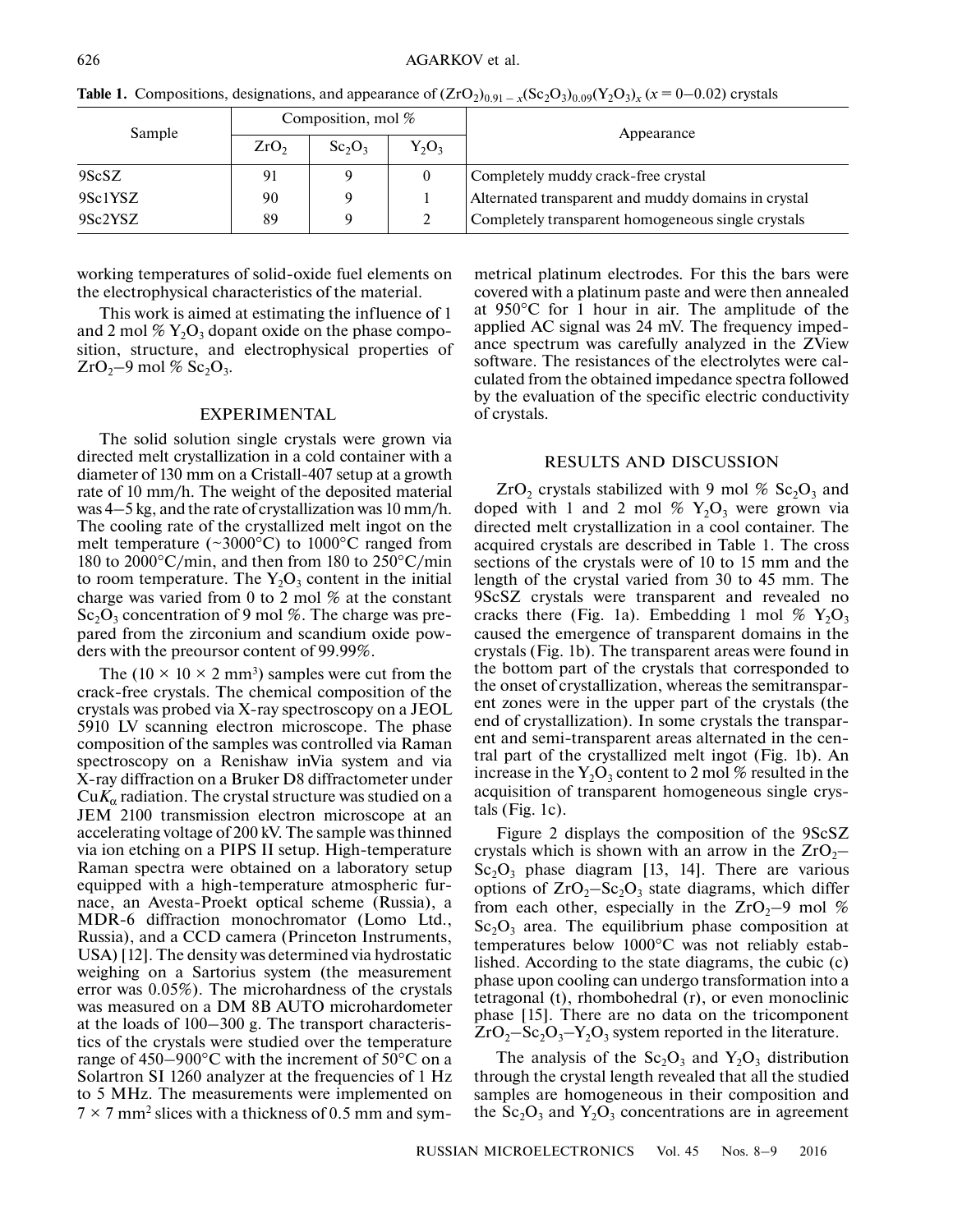

(b)





Fig. 1. (a) 9ScSZ, (b) 9Sc1YSZ and (c) 9Sc2YSZ crystals.

with their content in the initial charge. The samples exhibit a weak trend to the decreasing  $Sc_2O_3$  content through the crystal length that means the effective

RUSSIAN MICROELECTRONICS Vol. 45 Nos. 8–9 2016



**Fig. 2.**  $ZrO_2-Sc_2O_3$  state diagrams: (a) [13]; (b) [14].

 $Sc<sub>2</sub>O<sub>3</sub>$  content distribution coefficient is slightly superior to 1. Figure 3 shows the  $Sc_2O_3$  and  $Y_2O_3$  distribution in the 9Sc1YSZ crystal.

The  $Sc_2O_3$  and  $Y_2O_3$  concentrations were measured near the boundary with the semitransparent and transparent zones in the 9Sc1YSZ crystals at several points (Table 2). The difference between the  $Y_2O_3$  concentrations in the semitransparent and transparent areas of the crystal is extremely low and close to 1 mol %. As is seen from Table 2, the increasing  $Sc_2O_3$  and  $Y_2O_3$  concentrations allow one to achieve the transparent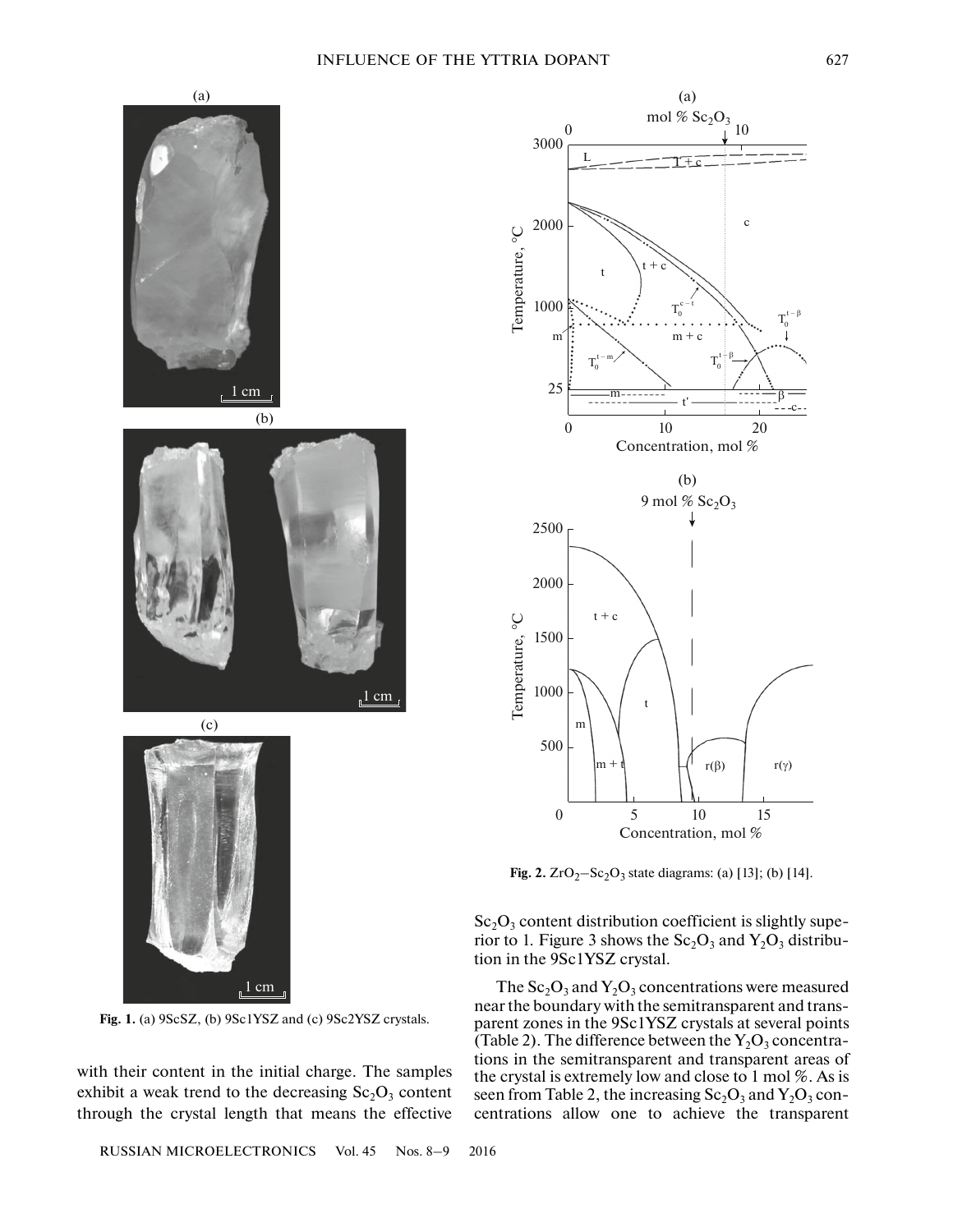

**Fig. 3.** Scandium and yttrium oxide distributions over the length in 9Sc1YSZ crystals.

homogeneous crystals that correspond to the appearance and  $Sc_2O_3$  and  $Y_2O_3$  concentrations within the crystal length. A decrease in the concentration at the end of the melt crystallization (Fig. 3) of a sample slightly depleted with  $Sc_2O_3$  and  $Y_2O_3$  dopants leads to the formation of a semitransparent area in the upper part of the crystal (Fig. 1b). The quasi-equivalent  $Sc_2O_3$  and  $Y_2O_3$  concentrations in the transparent and semitransparent zones of the 9Sc1YSZ crystal may cause their interleaving through the crystal length (Fig. 1b). This effect was observed in crystals from the central part of the crystallized melt ingot. The variations in the dopant oxide concentrations in this part of the ingot can be more pronounced because of the lower axis temperature gradients. This is typical of zirconia-based crystals grown via directed crystallization in a cool container [16].

The phase composition of crystals and powders was probed via X-ray diffraction (Table 3). The powders were characterized in order to evaluate the phase stability of the crystals to the mechanical exposure.

As is obvious from Table 3, 9ScSZ crystals do not undergo phase transition upon attrition. This means that the transformation hardening mechanism cannot be implemented in 9ScSZ crystals, when the moving microcrack induces the martensitic tetragonal–

**Table 2.** Composition of transparent and semitransparent domains in 9Sc1YSZ crystals

| Appearance       | Concentration, mol % |                 |  |  |
|------------------|----------------------|-----------------|--|--|
|                  | $Sc_2O_3$            | $Y_2O_3$        |  |  |
| Muddy area       | $8.38 \pm 0.13$      | $0.71 \pm 0.20$ |  |  |
| Transparent area | $8.86 \pm 0.14$      | $1.08 \pm 0.19$ |  |  |

monoclinic transition which absorbs the stress energy and blocks the moving crack, unlike  $ZrO<sub>2</sub>$  crystals partially stabilized with  $Y_2O_3$  [17]. The systems with zirconia exhibit the low diffusive coefficients of ions at temperatures below 1400°C [18]. The existence of only a tetragonal phase in 9ScSZ crystals is caused by the fact that the cubic-to-biphase area transition temperature is  $1000^{\circ}$ C (Fig. 2a) [13] or even lower [14] (Fig. 2b). This favors the quenching of the cubic phase below 1400°C, which passes into the tetragonal phase with the parameters close to the cubic phase without undergoing the phase alteration upon cooling.

The ZrO<sub>2</sub> crystals stabilized with 9 mol % Sc<sub>2</sub>O<sub>3</sub> and additionally doped with  $Y_2O_3$  reveal the emergence of a cubic phase. In the semitransparent areas of 9Sc1YSZ crystals, the cubic phase coexists with the tetragonal phase, while the transparent zones of the crystals are single-phase with a cubic structure. However, the cubic phase in these areas is unstable and partially passes into the tetragonal phase upon abrasion. In 9Sc2YSZ crystals there is only a cubic  $ZrO<sub>2</sub>$  modification, and no phase transition was observed in these crystals upon abrasion.

The phase composition of the crystals was also studied via Raman spectroscopy (Fig. 4). Besides the lines from the tetragonal phase, there is the presence of a band at  $366 \text{ cm}^{-1}$  in the Raman spectrum of the 9ScSZ crystal. In [19] this line is assigned to the oxygen defects in  $ZrO_2-Sc_2O_3$  tetragonal solid solutions. Nevertheless, the emergence of an additional line can also be due to the rhombohedral phase inclusions in these crystals.

In 9Sc2YSZ crystals the peak positions match thоse typical of a cubic phase. The Raman spectra of 9Sc1YSZ crystals reveal the presence of tetragonal and cubic phases.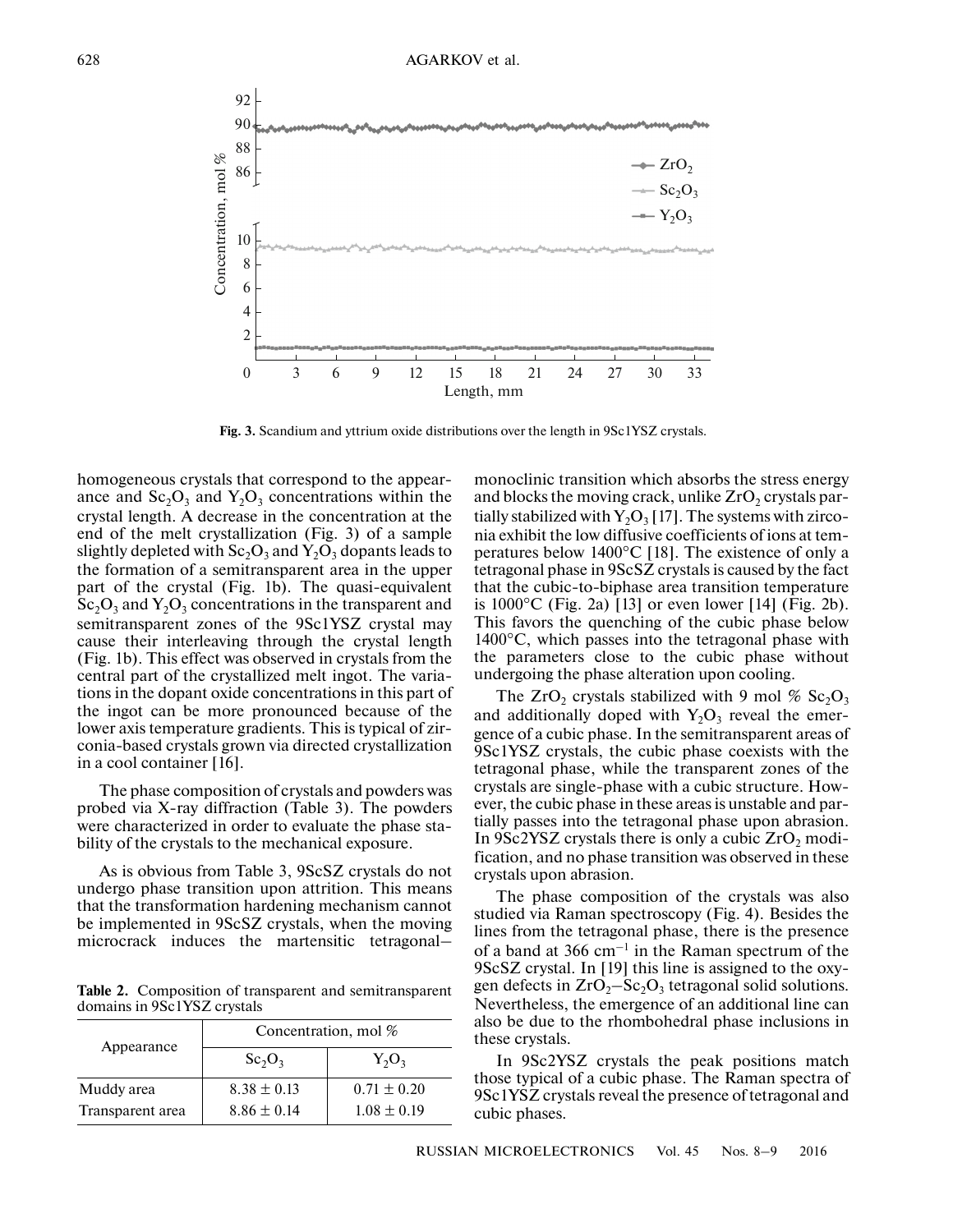| Sample  | Appearance       | Phase composition |         |  |
|---------|------------------|-------------------|---------|--|
|         |                  | crystals          | powders |  |
| 9ScSZ   | Semi-transparent |                   |         |  |
| 9Sc1YSZ | Semi-transparent | $c + t$           |         |  |
|         | Transparent      | $c + t$<br>c      |         |  |
| 9Sc2YSZ | Transparent      | c                 | с       |  |

**Table 3.** Phase composition of  $(ZrO_2)_{0.91-x}(Sc_2O_3)_{0.09}(Y_2O_3)_x$  ( $x = 0-0.02$ ) solid solution crystals and powders

c—cubic  $ZrO_2$ ; t—tetragonal  $ZrO_2$ .

The phase transition temperatures in the 9ScSZ and 9Sc1YSZ crystals were determined via high-temperature Raman spectroscopy. The spectra were recorded in the temperature range of 20–900°C with an increment of 100°C (Fig. 5). For 9ScSZ crystals (Fig 6a) with increasing temperature, all spectral lines were continuously shifted with no pronounced changes in the spectra up to 700°C. The tetragonal phase lines decrease at the temperatures of 700– 900 $^{\circ}$ C, and the tetragonal lines 326 and 475 cm<sup>-1</sup> vanish at 900°C. In 9Sc1YSZ crystals a decreasing band intensity from the tetragonal phase was observed at 600°C (Fig. 6b). Thus, in 9Sc1YSZ crystals composed of the tetragonal phase and part of the cubic phase, the tetragonal-to-cubic phase transition starts at a temperature of 600°C. It is 100°C lower than the onset temperature of the transition in 9ScSZ crystals.

Table 4 shows the data on the density and mechanical characteristics of the crystals. The density of the crystals decreases with the increasing  $Y_2O_3$  concentration, which is due to the impact of  $Y_2O_3$  with the specific weight superior to  $Sc_2O_3$ , as well as the phase composition of the crystals, on the density of the studied crystals. Despite the embedding of the heavier  $Y_2O_3$  in the tetragonal 9ScSZ crystal, the density of the crystal is reduced because of the combination of the tetragonal and cubic phases in 9Sc1YSZ, while the 9Sc2YSZ crystal is completely cubic. All the studied crystals possess high microhardness and low crack resistance. The increasing  $Y_2O_3$  concentration in the crystals causes the need to diminish the maximum loads on the indenter, which are withstood by the sample without the emergence of cracks. The microhardness was measured at the loads whose values are shown in Table 4.

The TEM studies reveal the presence of twins in 9Sc1YSZ crystals. As is seen in Fig. 6a, the primary twin plates of a crystal are in turn counterpart. The traces of secondary twinning planes are at an angle of  $\sim 60^\circ$  relative to the trace of the primary twinning. The formation of twins upon the cubic-to-tetragonal transition in 9ScSZ crystals is analogous to the formation of the twin structure in  $ZrO<sub>2</sub>-Y<sub>2</sub>O<sub>3</sub>$  crystals [17]. It is worth mentioning that the presence of twins favors the improvement of the mechanical characteristics in the material and causes no cracking in the crystals during the phase transition. While measuring the microhardness (Table 4), the 9ScSZ crystals withstand severe



**Fig. 4.** Raman spectra of: *1*—9ScSZ; *2*—9Sc2YSZ; *3*—9Sc1YSZ crystals.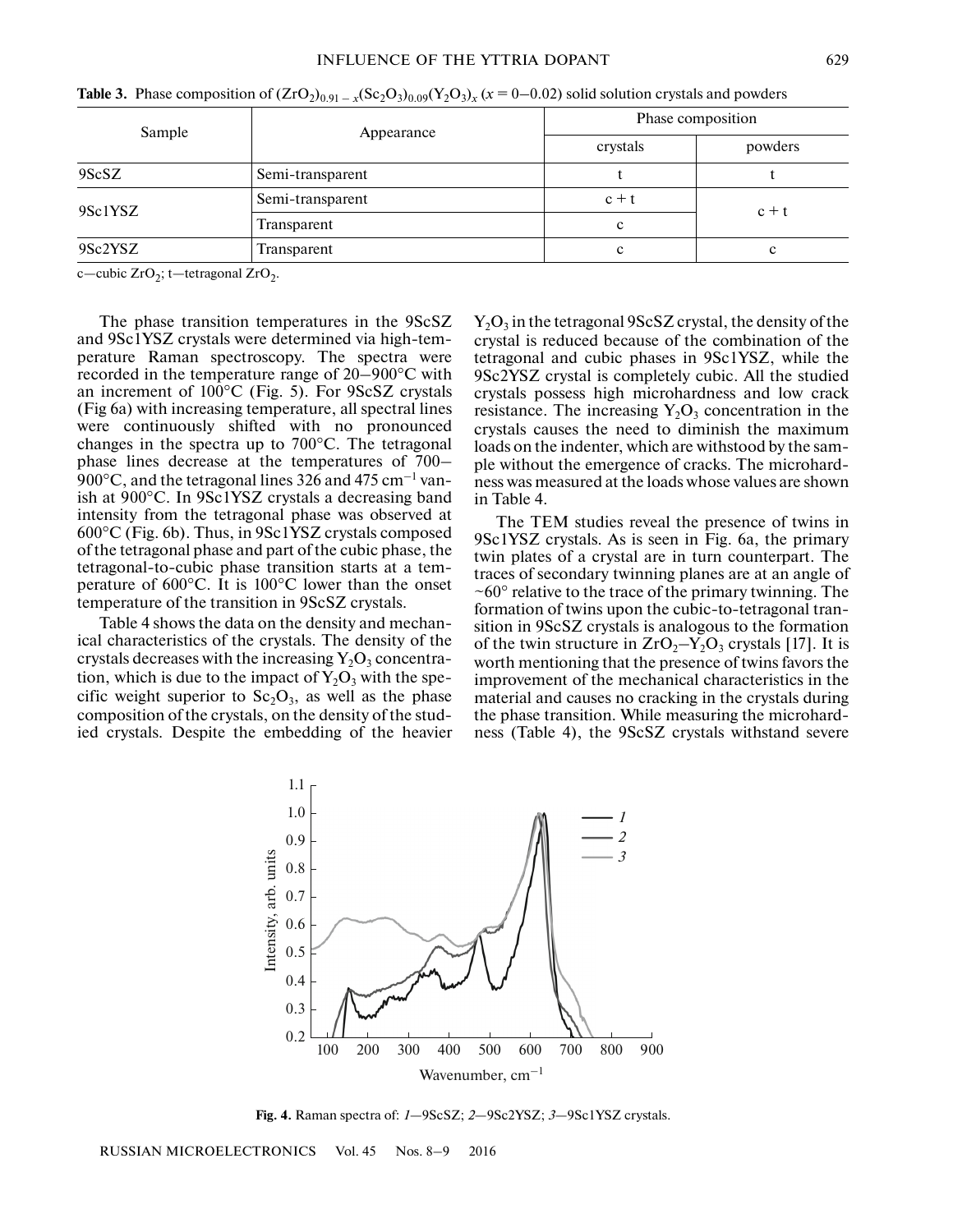

**Fig. 5.** Raman spectra of the studied crystals over the temperature range of 20 to 900°C: (a) 9ScSZ; (b) 9Sc1YSZ.

loads in the indentation without cracking compared to the cubic crystals. Nevertheless, the lack of a transformation hardening mechanism substantially reduces the crack resistance in crystals in comparison to the partially stabilized  $ZrO<sub>2</sub>-Y<sub>2</sub>O<sub>3</sub>$  crystals [17].



**Fig. 6.** TEM image of crystals: (a) 9ScSZ, insert—diffraction pattern of t-ZrO<sub>2</sub>; (b) 9Sc1YSZ, insert—diffraction pattern of c- $ZrO_2$  (in the bottom), t- $ZrO_2$  (at the top); (c) 9Sc2YSZ, insert—diffraction pattern of  $\overline{c}$ -ZrO<sub>2.</sub>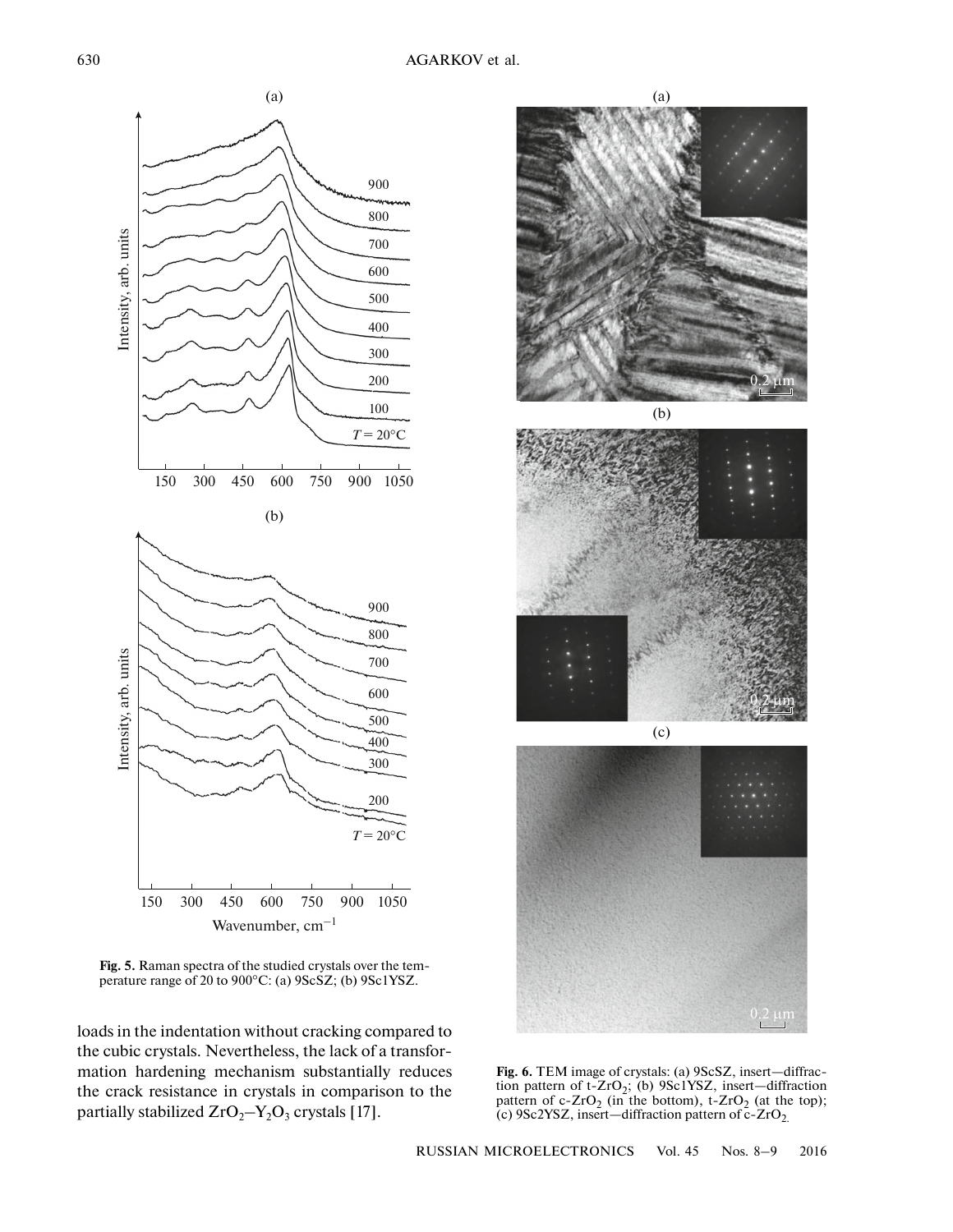#### INFLUENCE OF THE YTTRIA DOPANT 631

| Sample  | Appearance       | Density, $g/cm3$  | Microhardness HV, kgf/mm <sup>2</sup> | Load, N |
|---------|------------------|-------------------|---------------------------------------|---------|
| 9ScSZ   | Semi-transparent | $5.807 \pm 0.001$ | $1590 \pm 20$                         | 2.0     |
| 9Sc1YSZ | Semi-transparent | $5.788 \pm 0.005$ | $1610 \pm 20$                         | 1.5     |
|         | Transparent      | $5.769 \pm 0.005$ | $1715 \pm 20$                         | 1.0     |
| 9Sc2YSZ | Transparent      | $5.760 \pm 0.001$ | $1650 \pm 20$                         | 0.5     |

**Table 4.** Density and mechanical characteristics of  $(ZrO_{2})_{0.91-x}$  $(xc_{2}O_{3})_{0.09}$  $(Y_{2}O_{3})_{x}$  ( $x = 0-0.02$ ) crystals

**Table 5.** Activation energy and specific conductivity of  $(ZrO_2)_{0.91-x}(Sc_2O_3)_{0.09}(Y_2O_3)_x(x=0-0.02)$  solid solution crystals over the temperature range of 973–1173 К

| Sample  | $E_{\rm a}$ eV |                | $E_{\rm a} = E_{\rm as} + E_{\rm m}$ |             | Specific conductivity, $\Omega^{-1}$ cm <sup>-1</sup> |                  |        |        |
|---------|----------------|----------------|--------------------------------------|-------------|-------------------------------------------------------|------------------|--------|--------|
|         | $673 - 823$ K  | $823 - 1173$ K | $E_{\rm as}$                         | $E_{\rm m}$ | 973 K                                                 | $1073 \text{ K}$ | 1123 K | 1173 K |
| 9ScSZ   | 1.36           | 0.79           | 0.57                                 | 0.79        | 0.024                                                 | 0.054            | 0.075  | 0.097  |
| 9Sc1YSZ | 1.33           | 0.63           | 0.70                                 | 0.63        | 0.033                                                 | 0.063            | 0.077  | 0.094  |
| 9Sc2YSZ | 1.37           | 0.77           | 0.60                                 | 0.77        | 0.019                                                 | 0.043            | 0.057  | 0.072  |

Figure 6b displays the image of the interface between the cubic and tetragonal phases in the 9Sc1YSZ crystal. The tetragonal phase twins in this crystal are ultrafine and homogeneous in size. The appearance and size of the twins in the tetragonal 9ScSZ crystal and in crystals composed of the cubic and tetragonal phases are different by the lack of twins in cubic 9Sc2YSZ crystals (Fig. 6c).

Figure 7 shows the temperature dependences of specific conductivity in the studied crystals plotted in the Arrhenius coordinates. Obviously, the conductivity of the 9Sc1YSZ crystals is superior to that of the 9ScSZ crystals in the whole temperature range. As fol-



**Fig. 7.** Temperature dependences of conductivity in crystals: *1*—9ScSZ; *2*—9Sc2YSZ; *3*—9Sc1YSZ.

RUSSIAN MICROELECTRONICS Vol. 45 Nos. 8–9 2016

lows from the phase composition study, the postgrowth 9Sc1YSZ crystals are composed of a cubic phase, in addition to the tetragonal phase, which defines their higher conductivity at temperatures up to 900°C compared to the tetragonal 9ScSZ crystals. At a temperature of 900°C both 9ScSZ and 9Sc1YSZ crystals become completely cubic, and the conductivity values for these compositions are almost equal. Embedding 2 mol %  $Y_2O_3$  in the solid electrolyte causes a decrease in the conductivity. Among the studied solid electrolytes, 9Sc2YSZ crystals exhibit the lower conductivity values in the whole temperature range. According to the data in Table 5 for the 9Sc1YSZ crystals, the activation energy at high temperatures is inferior to that for the 9Sc2YSZ crystals. The mobility of the carriers thus decreases with the rising  $Y_2O_3$  concentration. Moreover, the association energy diminishes from 0.70 to 0.60 eV with the increasing  $Y_2O_3$  concentration, which coincides with the results acquired on ceramics in [20], where the conductivity was shown to decrease, while increasing the  $Y_2O_3$  concentration. This was attributed to the reduced carrier mobility because of the ionic radius enlargement in the stabilizing oxide.

## **CONCLUSIONS**

 $(ZrO<sub>2</sub>)<sub>0.91-x</sub>(Sc<sub>2</sub>O<sub>3</sub>)<sub>0.09</sub>(Y<sub>2</sub>O<sub>3</sub>)<sub>x</sub>$  ( $x = 0-0.02$ ) solid solution crystals were for the first time grown via the oriented crystallization. Stabilization with 9 mol %  $Sc_2O_3$  and 2 mol  $\%$  Y<sub>2</sub>O<sub>3</sub> was shown for the acquisition of transparent homogeneous crystals with a cubic structure. The analysis of the yttrium and scandium oxide distribution through the crystal length revealed the homogeneity of the composition of the studied